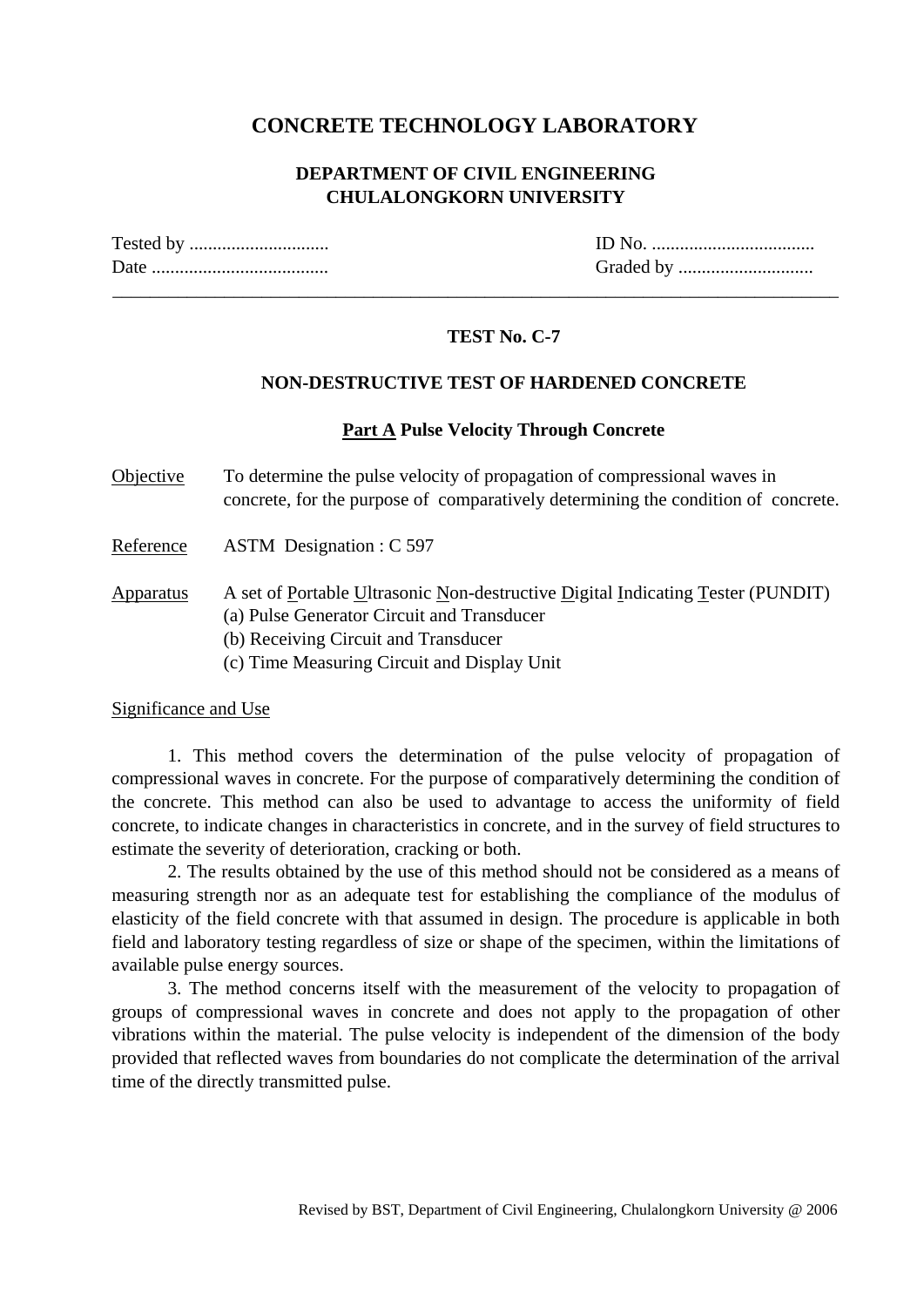#### Procedures

#### 1. Determination of Calibration Correction

 Where time intervals are measured, check the accuracy of the measurement against a calibration circuit. Any difference between the reading and the calibration circuit indication (this is a calibration correction) must be included in the determination of the traveling time. Check the calibration over a range including both the zero correction reading (2) and the received pulse reading.

#### 2. Determination of Zero Correction

 Apply zero time correction to the measured time intervals. The zero correction is equal to the travel time between the transmitting and receiving transducers with zero thickness of concrete between the two. A control is provided to set the output to zero when the transducers are held face to face or when setting to a reference bar.

### 3. Determination of Travel Time in Concrete<sup>1</sup>

 Press the faces of the transducers against the faces of the concrete after establishing contact through a coupling medium. Wetting the concrete with water, oil or other viscous materials may be used to exclude entrapped air from between the contact surfaces of the diaphragms of the transducer and the surface of concrete. Measure the length of the shortest direct path between the centers of the diaphragms and the time of travel between the transmitted and received pulse.

 (a) Because the effective beam width of the transducers is wide they need not be pointing at each other. Transmission times can be measured across corners of structures or along one face, although in the latter case the maximum range is reduced.

 (b) For greater accuracy in the time measurement increase the amplifier gain until the wave front of the received signal is as nearly vertical as possible, to provide best delineation of the received signal. The error due to rounding off the received wave is then minimized.

 (c) Where pulse velocity measurements on large structures require the use of long interconnecting cables. The accuracy of the measurement may be reduced.

#### 3. Determination of Velocity

 $\overline{\phantom{0}}$ 

The pulse velocity through concrete can be calculated as follows:

$$
V = \frac{L}{T} = \sqrt{\frac{gEd(1-\mu)}{\rho(1+\mu)(1-2\mu)}}
$$

<sup>&</sup>lt;sup>1</sup>In this test, you may use concrete cylinders casted in Test C-7 as test specimens.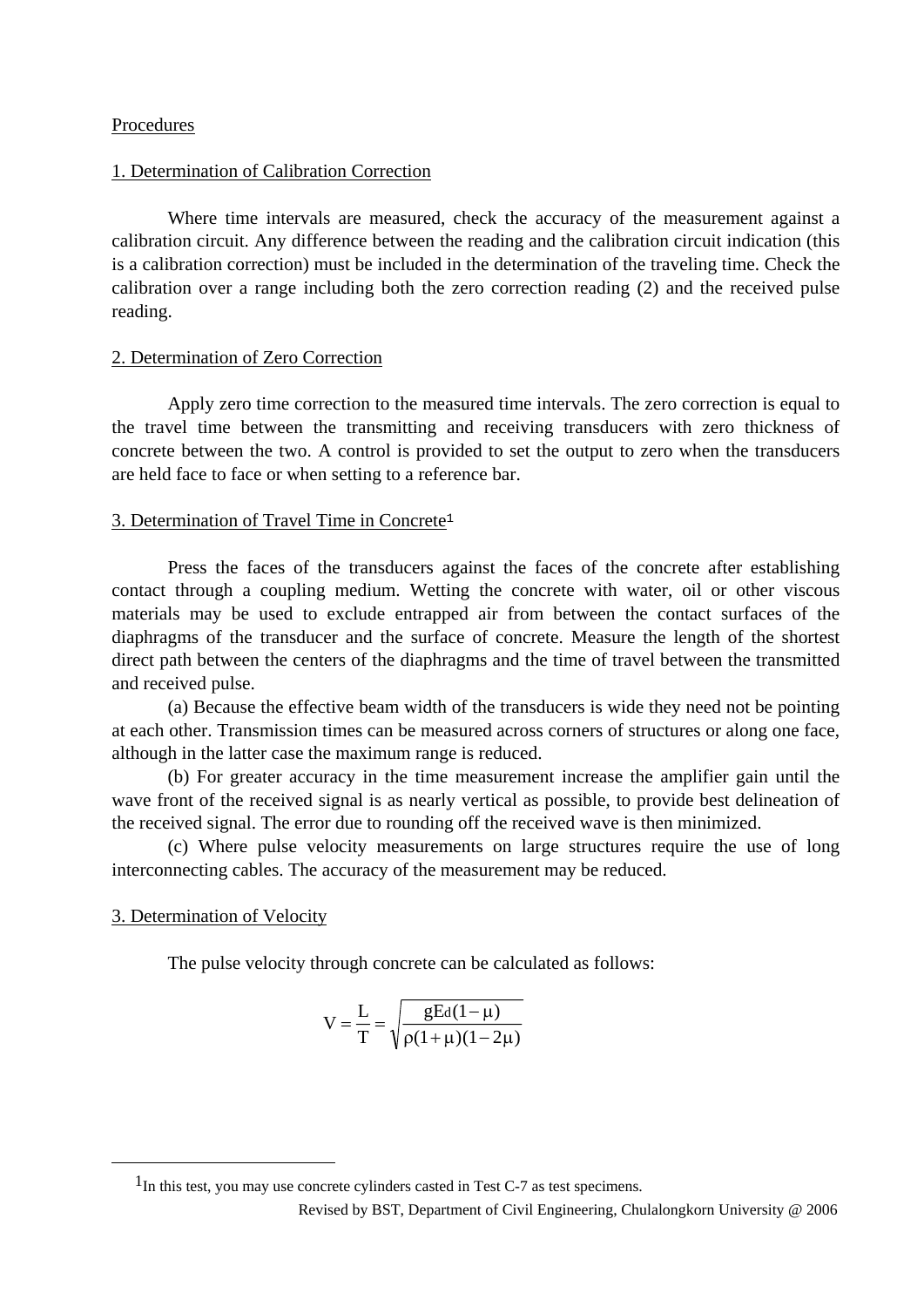Where V is pulse velocity, L is path length, T is effective time (measured time minus zero time correction),  $E_d$  is dynamic elastic modulus<sup>2</sup>,  $\mu$  is Poisson's ratio<sup>3</sup> and  $\rho$  is density of concrete.

#### 4. Determination of Compressive Strength

 The compressive strength of can be indirectly estimated from the relationship between dynamic elastic modulus and static elastic modulus (Young's modulus) as follows:

$$
E_c=1.25E_d-19
$$

where  $E_d$  is dynamic elastic modulus,  $E_c$  is static elastic modulus and unit in GPa. Since the static elastic modulus has been estimated, the compressive strength of concret can also be estimated from the relationship between elastic modulus and strength which is generally known.

#### **Part B Rebound Number of Hardened Concrete**

Objective To determine the rebound number of hardened concrete which has close relation with compressive strength of concrete by using a spring-driven steel hammer (Schmidth Hammer).

Reference ASTM Designation : C 805

- Apparatus (1) Rebound Hammer (Schmidth Hammer)
	- (2) Abrasive stone

Significance and Use

 $\overline{\phantom{0}}$ 

 1. The rebound number determined by this method may be used to access the uniformity of concrete in situ, to delineate zones or regions (areas) of poor quality or deteriorated concrete in structures, and to indicate changes with time in characteristics of concrete such as those caused by the hydration of cement so that it provides useful information in determining when forms and shoring may be removed.

 2. This test method is not intended as an alternative for strength determination of concrete.

 3. Optimally, rebound number should be correlated with core testing information. Due to the difficulty of acquiring the appropriate correlation data in a given instance, the rebound number is most useful for rapidly surveying large areas of similar concretes in the construction under consideration.

<sup>&</sup>lt;sup>2</sup>Dynamic modulus of elasticity,  $E_d$  is the modulus which can be dynamically determined. However, the physical meaning is exactly the same as static modulus of elasticity,  $E_c$ . It is usually used in the calculation of wave's velocity in solid media.

30.15-0.24 for normal concrete, however, 0.20 is recommended.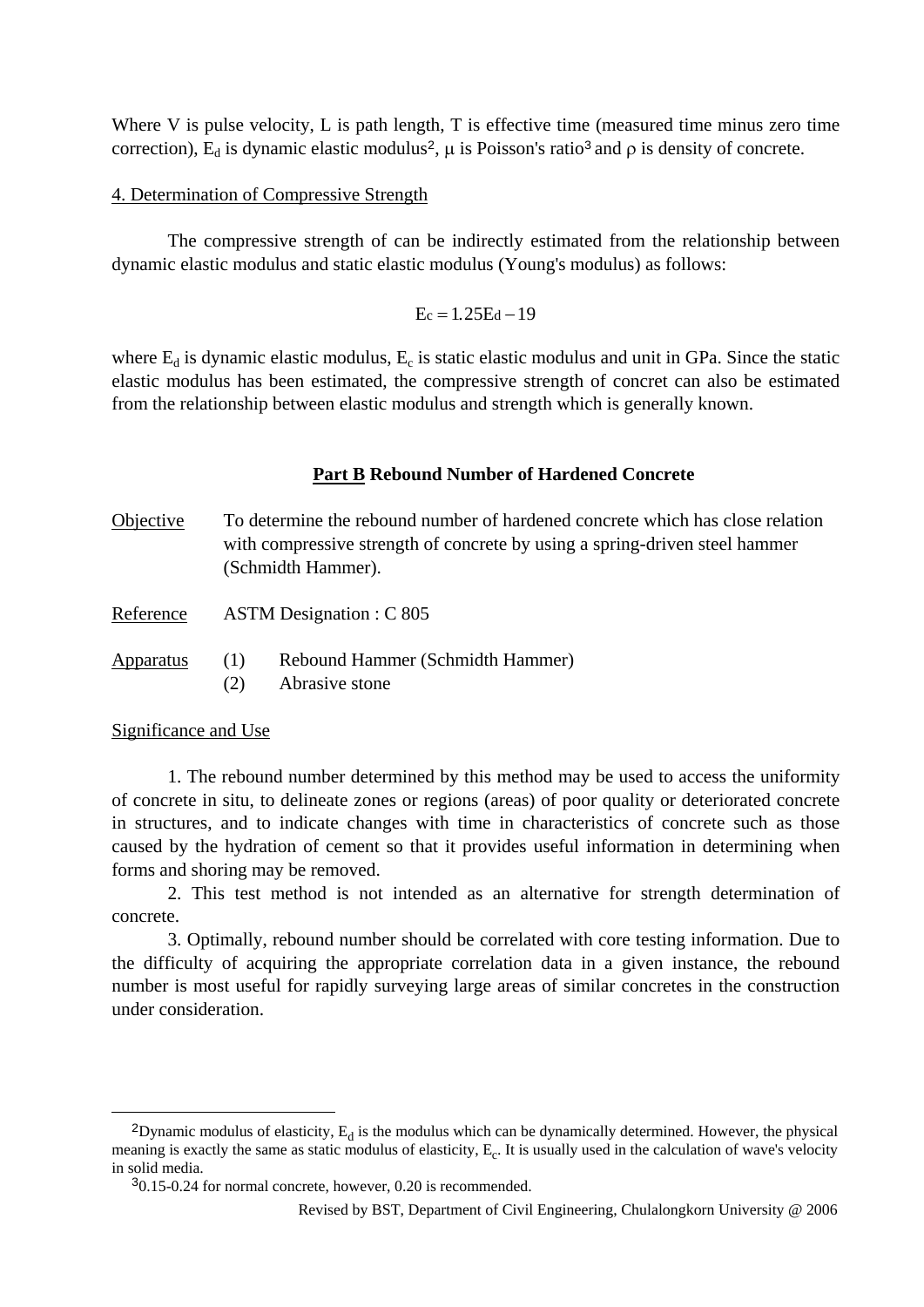#### Procedures

#### 1. Calibration of Hammer

 Carefully calibrate hammer every time before use. Follow the instruction manual of each hammer.

#### 2. Selection of the Test Surface

 Concrete member to be tested shall be at least 100 mm (4 in) thick and fixed within a structure. Smaller specimens must be rigidly supported. Area exhibiting honeycombing, scaling, rough texture or high porosity should be avoided.

For convenience, you may use concrete cylinders casted in Test C-7 as test specimens.

#### 3. Preparation of Test Surface

 A test area shall be at least 150 mm (6 in) in diameter. Heavily textured, soft or surfaces with loose mortar shall be ground smooth with the abrasive stone. Smooth-formed or troweled surfaces shall be tested without grinding.

#### 4. Testing

 a) Firmly hold the instrument in a position that allows the plunger to strike perpendicularly to the tested surface. Gradually increase the pressure on the plunger until the hammer impacts.

 b) After impact, record the rebound number. Take ten reading from each test area. No two impact test shall be closer together than 25 mm (1 in). Examine the impression made on the surface after impacted, and disregard the reading if the impact impact crushes or breaks through a near surface air void.

 c) Discard readings differing from the average of 10 readings by more than 7 units and determine the average of the remaining readings. If more than 2 readings differ from the average by 7 units, discard the entire set of readings.

 d) The rebound number used for estimation of concrete strength should be calculated from

$$
R = (C * R dg) + Q
$$

where R is rebound number (to the nearest  $(0.5)$ , C is coefficient of the hammer (Nominal value/Calibration value), Rdg is nominal impact reading and Q is correction for the inclination of impact as shown in the following table: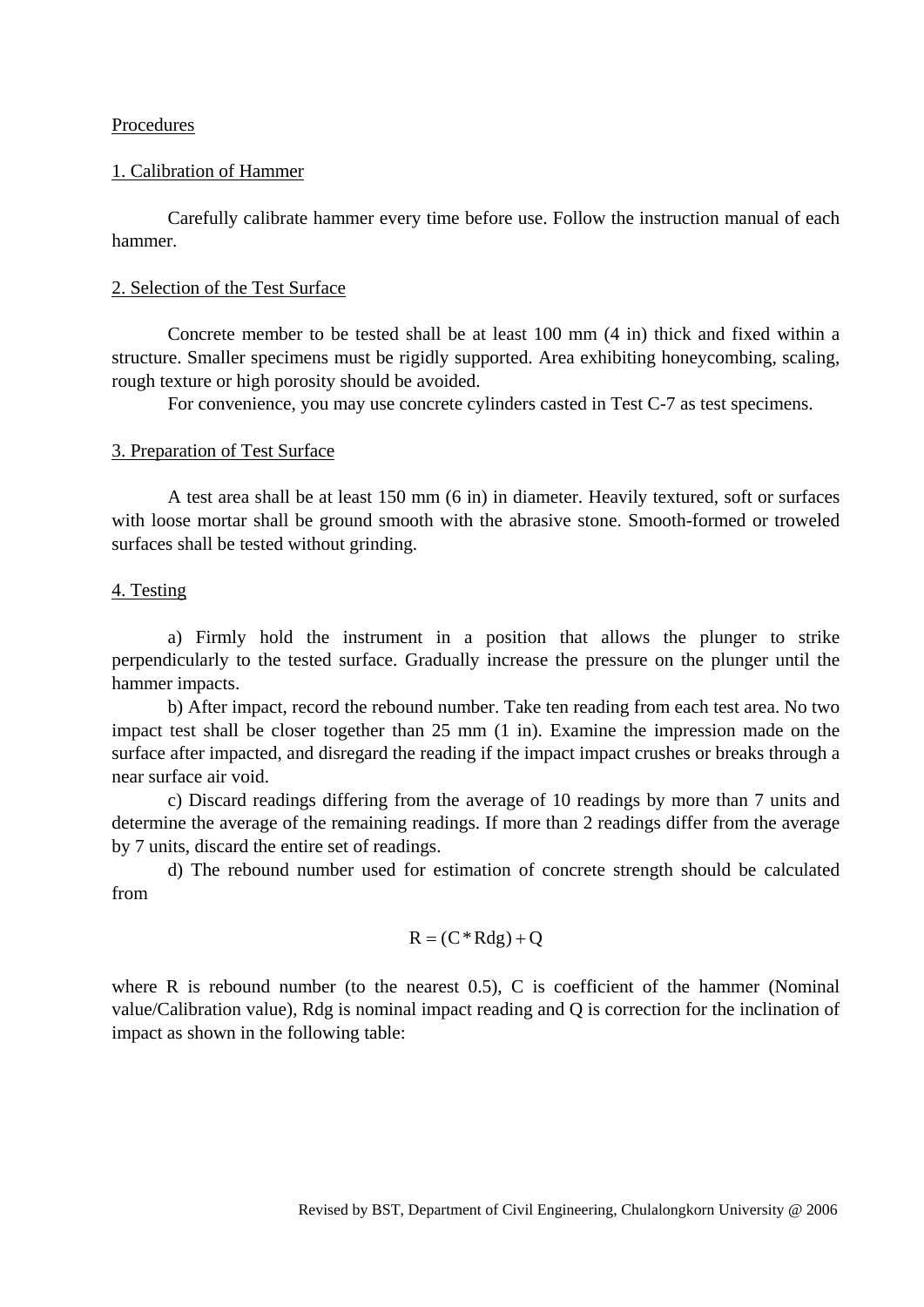| Rdg | Upward       |              | Downward   |            |
|-----|--------------|--------------|------------|------------|
|     | $+90$ degree | $+45$ degree | -45 degree | -90 degree |
| 10  | NA.          | NA.          | $+2.4$     |            |
| 20  | $-5.4$       | $-3.5$       | $+2.5$     | $+3.4$     |
| 30  | $-4.7$       | $-3.1$       | $+2.3$     | $+3.1$     |
| 40  | $-3.9$       | $-2.6$       | $+2.0$     | $+2.7$     |
| 50  | $-3.1$       | $-2.1$       | $+1.6$     |            |
| 60  | $-2.3$       | -1.6         | $+1.3$     |            |

## **Part C Rebar Location**

Objective To determine the location of rebars, measuring the concrete cover and bar's diameter by Rebar Locator.

Apparatus A set of Rebar Locator.

Procedures Follow the instruction of PROFOMETER 3.

## **Sketch all necessary figures about the test**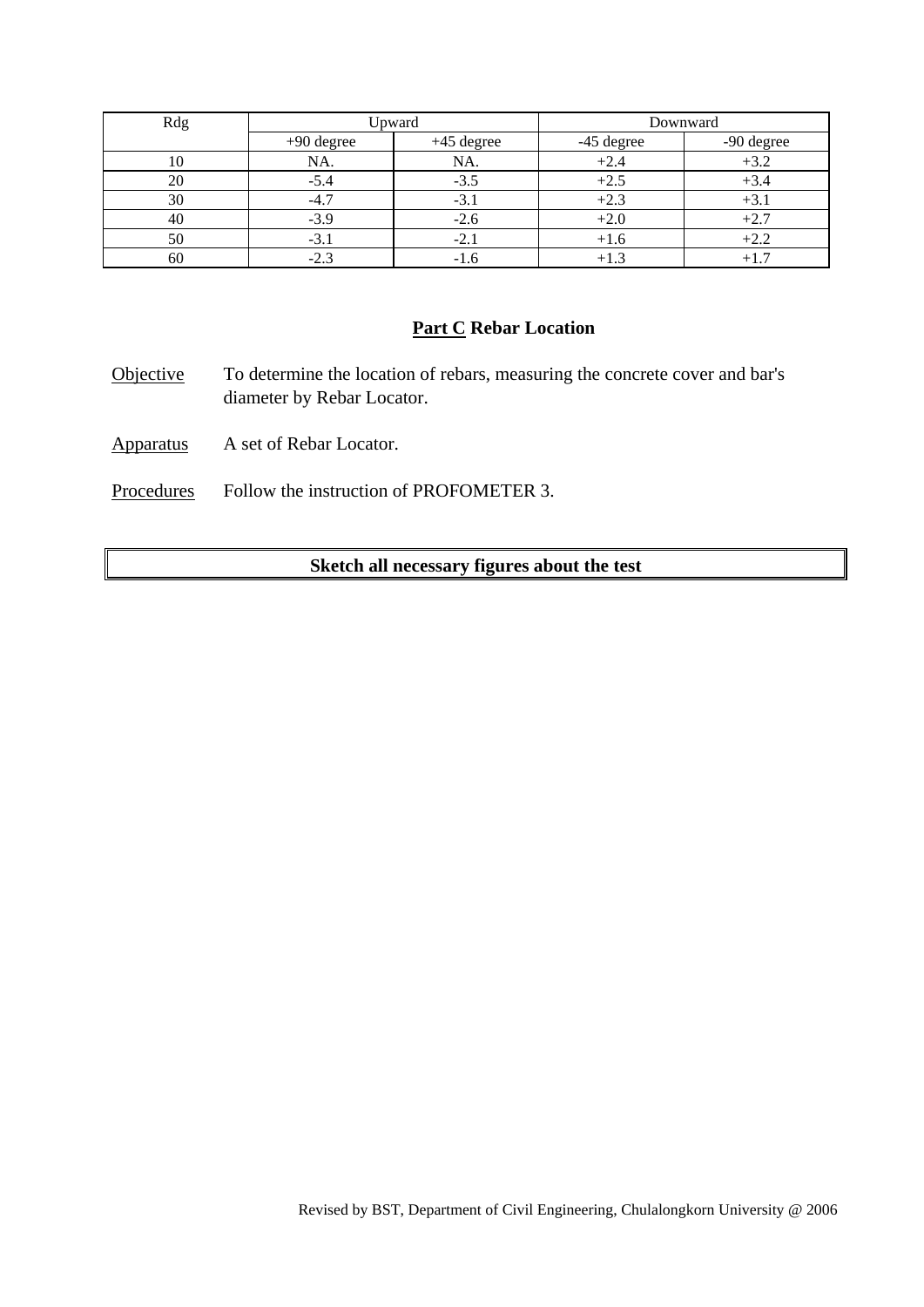# **Experimental Data and Results**

| Sample                             | Path                                 | Length (cm)                          | Travel Time (sec) | Velocity $(m/s)$ |
|------------------------------------|--------------------------------------|--------------------------------------|-------------------|------------------|
|                                    |                                      |                                      |                   |                  |
|                                    |                                      |                                      |                   |                  |
|                                    |                                      |                                      |                   |                  |
| Cylinder No. 1                     | Average velocity (m/s)               |                                      |                   |                  |
|                                    | Dynamic elastic modulus (GPa)        |                                      |                   |                  |
|                                    | Static elestic modulus (ksc)         |                                      |                   |                  |
|                                    |                                      | Estimated compressive strength (ksc) |                   |                  |
|                                    |                                      |                                      |                   |                  |
|                                    |                                      |                                      |                   |                  |
|                                    |                                      |                                      |                   |                  |
| Cylinder No. 2                     | Average velocity (m/s)               |                                      |                   |                  |
|                                    | Dynamic elastic modulus (GPa)        |                                      |                   |                  |
|                                    | Static elestic modulus (ksc)         |                                      |                   |                  |
|                                    |                                      | Estimated compressive strength (ksc) |                   |                  |
|                                    |                                      |                                      |                   |                  |
|                                    |                                      |                                      |                   |                  |
|                                    |                                      |                                      |                   |                  |
| Cylinder No. 3                     | Average velocity (m/s)               |                                      |                   |                  |
|                                    | Dynamic elastic modulus (GPa)        |                                      |                   |                  |
|                                    | Static elestic modulus (ksc)         |                                      |                   |                  |
|                                    | Estimated compressive strength (ksc) |                                      |                   |                  |
| Average compressive strength (ksc) |                                      |                                      |                   |                  |

# Part A Pulse Velocity Through Concrete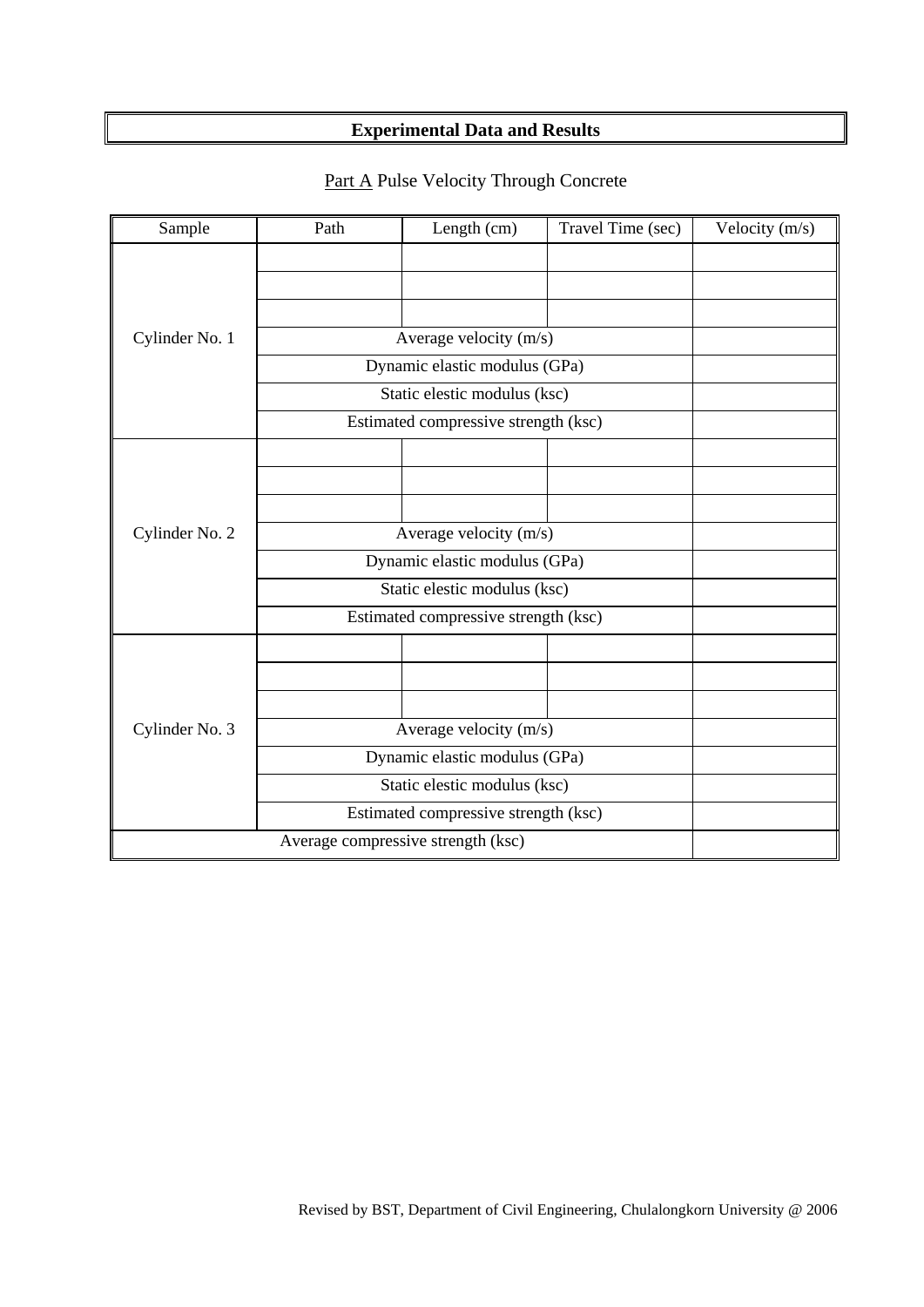## Part B Rebound Number of Hardened Concrete

## Schmidth Hammer Test

| No.                           | <b>Calibration Test</b>  | Concrete cylinders test |      |      |
|-------------------------------|--------------------------|-------------------------|------|------|
|                               | (Standard steel)         | No.1                    | No.2 | No.3 |
| $\mathbf{1}$                  |                          |                         |      |      |
| $\overline{2}$                |                          |                         |      |      |
| 3                             |                          |                         |      |      |
| $\overline{4}$                |                          |                         |      |      |
| 5                             |                          |                         |      |      |
| 6                             |                          |                         |      |      |
| $\overline{7}$                |                          |                         |      |      |
| $\,8\,$                       |                          |                         |      |      |
| 9                             |                          |                         |      |      |
| 10                            |                          |                         |      |      |
| Average                       |                          |                         |      |      |
|                               | Coefficient of hammer, C |                         |      |      |
| Correction for inclination, Q |                          |                         |      |      |
| Rebound number, R             |                          |                         |      |      |
|                               | Cylinder strength (ksc)  |                         |      |      |

# Direct Compressive Strength Test (Destructive Test)

|                      | Concrete cylinders |      |      |
|----------------------|--------------------|------|------|
|                      | No.1               | No.2 | No.3 |
| Weight (kg)          |                    |      |      |
| Diameter (cm)        |                    |      |      |
| Area (cm2)           |                    |      |      |
| Height (cm)          |                    |      |      |
| Density (kg/cu.m)    |                    |      |      |
| Maximum load (kg)    |                    |      |      |
| Comp. Strength (ksc) |                    |      |      |

Sample of Calculations